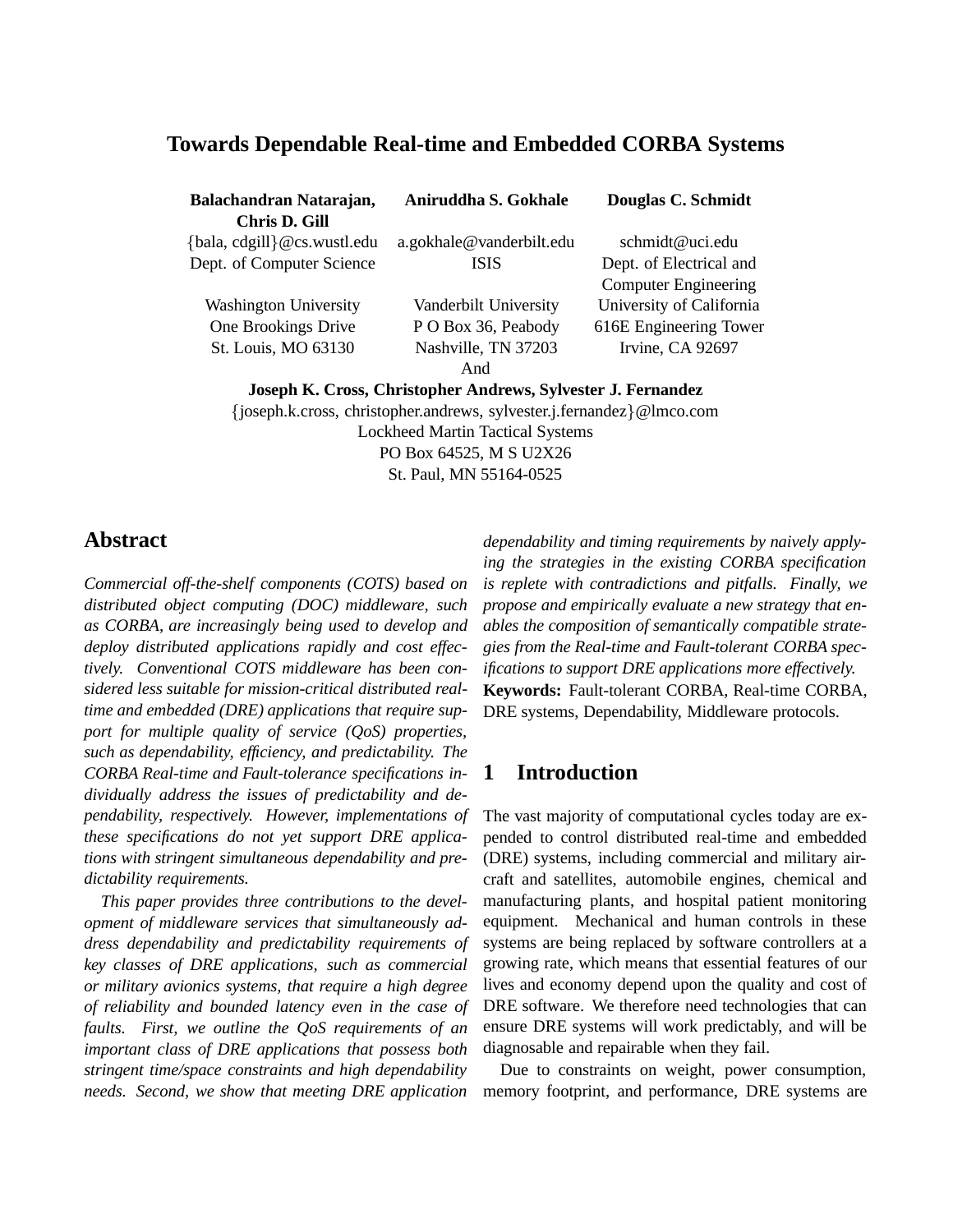harder to develop, maintain, and evolve than mainstream desktop and enterprise software. Moreover, the tools and techniques traditionally used to develop DRE software are often highly specialized. For example, DRE systems are commonly designed around fixed task schedules, where time is divided into a sequence of fixedlength frames at each processor, and the processor executes each of its tasks for a fixed interval within each frame. Such systems often use frame-based interconnect among the processors, so that the traffic on the interconnect is also entirely scheduled at system design time. Highly specialized software design tools have been built to support the development of such systems [1]. Such specializations make it hard to adapt traditional DRE software to meet new functional or QoS requirements, hardware/software technology innovations, or emerging market opportunities.

During the past decade, a substantial amount of R&D effort has focused on developing distributed object computing (DOC) *middleware* as a means to simplify the development and reuse of successful DRE systems. DOC middleware is systems software that resides between the applications and the underlying operating systems, network protocol stacks, and hardware [2]. It offers clients portable language-independent and location-transparent invocation of methods on target object implementations [3]. DOC middleware simplifies DRE system development by off-loading the tedious and error-prone aspects of distributed computing from application developers to middleware developers.

During the past several years, DRE systems with hard real-time requirements [4, 5] have increasingly been developed with the OMG Common Object Request Broker Architecture (CORBA) [6]. CORBA is DOC middleware that provides run-time support to automate many distributed computing tasks, such as connection management, object (de)marshaling, object demultiplexing, language and OS independence, load balancing, faulttolerance, and security. Certain QoS requirements of DRE systems, particularly dependability and predictability, are addressed individually by the OMG's Faulttolerant [7] and Real-time CORBA [8] specifications, respectively.

Unfortunately, implementations of these specifications do not yet support mission-critical DRE systems, such as

shipboard combat control systems and avionics mission computing systems, that require support for these QoS properties simultaneously. These types of DRE systems are typified by the following characteristics:

- **Stable applications** Most DRE systems have a longer life than their commercial counterparts, which requires that the infrastructure for DRE systems provide stable interfaces [9]. This in turn provides DRE systems the flexibility to modify the underlying infrastructure as long as the interfaces remain compatible.
- **End-to-end timeliness and dependability requirements** – DRE systems have stringent latency and dependability requirements. The latency bounds are commonly expressed in response to external events, whereas dependability requirements are often expressed as a probabilistic guarantee that the requirements will be met.
- **Heterogeneity** DRE systems often run on a wide variety of computing platforms that are interconnected by different types of networking technologies. The efficiency of execution of the different infrastructure components on which the DRE systems operate varies as the type of computing platform and interconnection technology.

Simultaneously providing dependability and predictability properties for the class of DRE systems outlined above is hard since the combination of these properties is often in conflict. For example, any CORBA middleware infrastructure that offers dependability could spend a non-deterministic amount of time detecting and recovering from faults. This in turn conflicts with the bounds on latency for message invocation since the CORBA infrastructure must account for the time spent on fault detection and recovery. Consequently, providing both these QoS requirements simultaneously requires a careful blend of protocols, patterns, and design constraints and tradeoffs, which transcends the present capabilities of commercial off-the-shelf (COTS) middleware.

Our prior research on CORBA middleware has explored the efficiency, predictability, scalability and dependability aspects of ORB endsystem design, including static [10] and dynamic [11] scheduling, event processing [12], I/O subsystem [13] and pluggable protocol [14]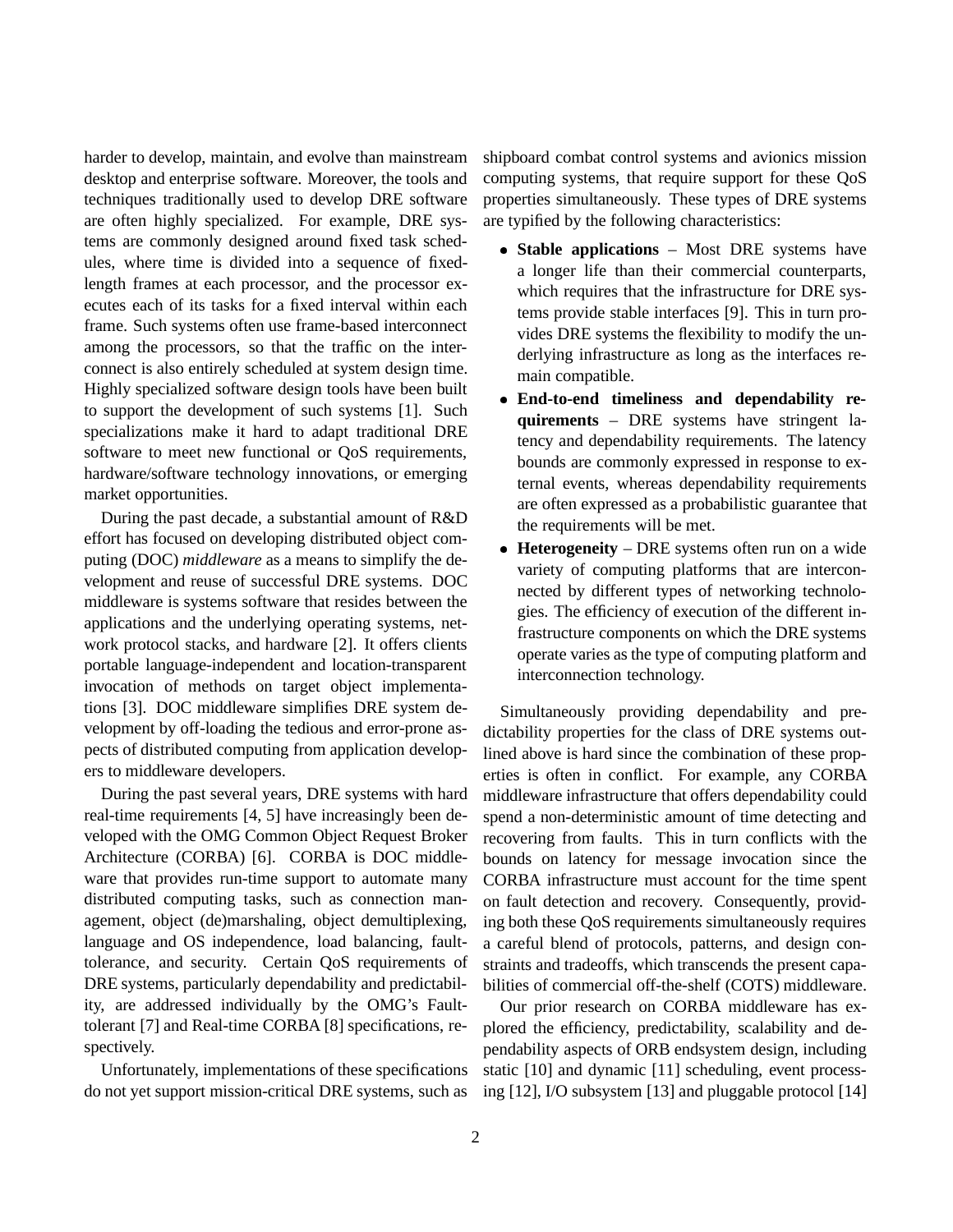integration, synchronous [15] and asynchronous [16] ORB Core architectures, systematic benchmarking of multiple ORBs [17], optimization principle patterns for ORB performance [18] and high-performance architectures for Fault-tolerant CORBA [19, 20]. This paper focuses on another dimension in the ORB endsystem design space: *providing dependability using Faulttolerant CORBA (FT-CORBA) to Real-time CORBA (RT-CORBA)-based DRE systems.*

This paper is organized as follows: Section 2 provides a brief overview of the RT-CORBA and FT-CORBA specifications; Section 3 describes key challenges that must be resolved when designing dependable DRE systems using CORBA; Section 4 proposes and empirically evaluates a new technique that addresses the key challenges outlined in Section 3 when designing dependable DRE systems; Section 5 discusses open issues and future search directions; and Section 6 presents concluding remarks.

# **2 Overview of Real-time and Faulttolerant CORBA specifications**

This section provides a brief overview of the RT-CORBA and FT-CORBA specifications – detailed descriptions of these standards appear in [21] and [19], respectively.



Figure 1: ORB Endsystem Features for Real-Time CORBA

**Overview of Real-time CORBA:** Figure 1 depicts an ORB endsystem [10] comprising network interfaces, operating system I/O subsystems, and communication protocols, and CORBA-compliant middleware components and services. The RT-CORBA specifications identify capabilities that must be *vertically* (*i.e.*, network interface  $\leftrightarrow$  application layer) and *horizontally* (*i.e.*, peerto-peer) integrated and managed by ORB endsystems to ensure end-to-end predictable behavior for *distributable threads*<sup>1</sup> that traverse from one object to another to complete operations.

To manage these capabilities, vertically and horizontally, RT-CORBA defines standard interfaces and QoS policies that allow applications to configure and control the following resources:

- *Processor resources* via thread pools, priority mechanisms, intra-process mutexes, and a global scheduling service
- *Communication resources* via protocol properties and explicit bindings and
- *Memory resources* via buffering requests in queues and bounding the size of thread pools.

Applications typically specify these real-time QoS policies along with other policies when they call standard ORB operations, such as create\_POA or \_validate\_connection. For instance, when an object reference is created using a QoS-enabled POA, the POA ensures that any server-side policies that affect client-side requests are embedded within a *tagged component*<sup>2</sup> in the object reference. This enables clients that invoke operations on such object references to honor the policies required by the target object.

**Overview of the Fault-Tolerant CORBA Specification:** The FT-CORBA [6] defines a standard set of interfaces, policies, and services that provide robust support for applications requiring high reliability. The

<sup>&</sup>lt;sup>1</sup>A distributable thread is a programming model abstraction, that can execute operations on objects without any regard for any physical node boundaries. It is a schedulable entity having its own scheduling parameters such as priorities and deadlines, which specify an acceptable end-to-end timeliness guarantees for completing the sequential execution of operations in multiple object instances residing on multiple physical nodes.

 $2$ Tagged components are name/value pairs that can be used to export attributes, such as security or QoS values, from a server to its clients within object references [22].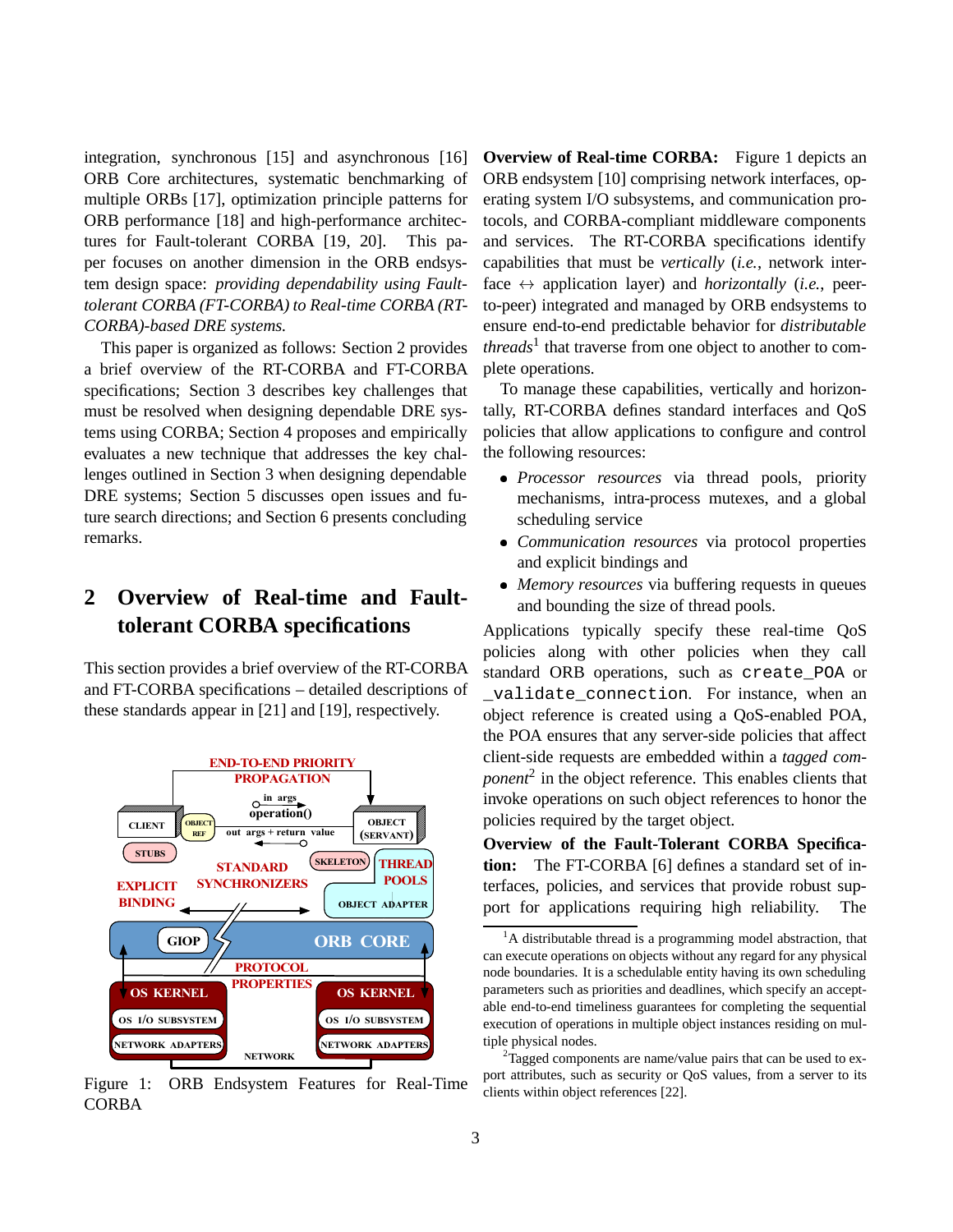fault tolerance mechanism used to detect and recover from failures is based on *entity redundancy*. Consequently, in FT-CORBA the redundant entities are replicated CORBA objects.

Replicas of a CORBA object are created and managed as a "logical singleton" [23] composite object. Figure 2 illustrates the key components in the FT-CORBA archi-



Figure 2: The Architecture of Fault Tolerant CORBA

tecture. All components shown in the figure are implemented as standard CORBA objects, *i.e.*, they are defined using CORBA IDL interfaces and implemented using servants that can be written in standard programming languages, such as Java, C++, C, or Ada.

# **3 Challenges Designing Fault-Tolerant and Real-time CORBA-based DRE Systems**

The DRE system characteristics described in Section 1 motivate the integration of implementations of RT-CORBA and FT-CORBA as the infrastructure for DRE systems. This middleware provides open standard interfaces that simplify the development of DRE systems requiring dependability and predictability. As we discuss below, however, their combined use in today's ORBs lacks certain features and have semantically incompatible strategies that make them unsuitable for important classes of DRE systems. The remainder of this section describes the challenges associated with integrating the RT-CORBA and FT-CORBA specifications to deliver QoS requirements to DRE systems.

### **3.1 Challenge 1: Non-determinism and Expensive Replication Strategies**

**Context:** Application objects use replication to achieve transparent fault tolerance. The FT-CORBA specification specifies the COLD PASSIVE, WARM PASSIVE, ACTIVE, and ACTIVE WITH VOTING replication styles to tolerate faults transparently. With the exception of COLD PASSIVE, these replication styles require that replicas maintain consistent state.

**Problem:** In COLD and WARM PASSIVE systems, the recovery time needed to switch to a backup replica can be unacceptably high for DRE systems with stringent timing constraints. Likewise, in an ACTIVE system the cost associated with providing totally ordered reliable multicast and the time needed to synchronize via proprietary or group communication mechanisms can be unacceptable.

Using an ACTIVE replication for applications based on "push-pull" architectures, such as the CORBA Event Service [12], can introduce non-determinism when trying to handle multiple events that must be managed. Moreover, the replicas in an ACTIVE system must behave identically and deterministically if they are used in DRE systems. Special negotiations (which impose high overheads) are needed to enforce the order of execution of messages among all the replicas. Preemption of requests, such as responding to an alarm condition, in an ACTIVE configuration can make the system nondeterministic, which can be avoided only via complex protocols that consume significant system resources.

The FT-CORBA specification also requires strong replica consistency, which for ACTIVE replication objects means that all members of the group must have the same state at the end of each method invocation. It is conceivable, however, that application objects required to be fault tolerant will also make outcalls, such as read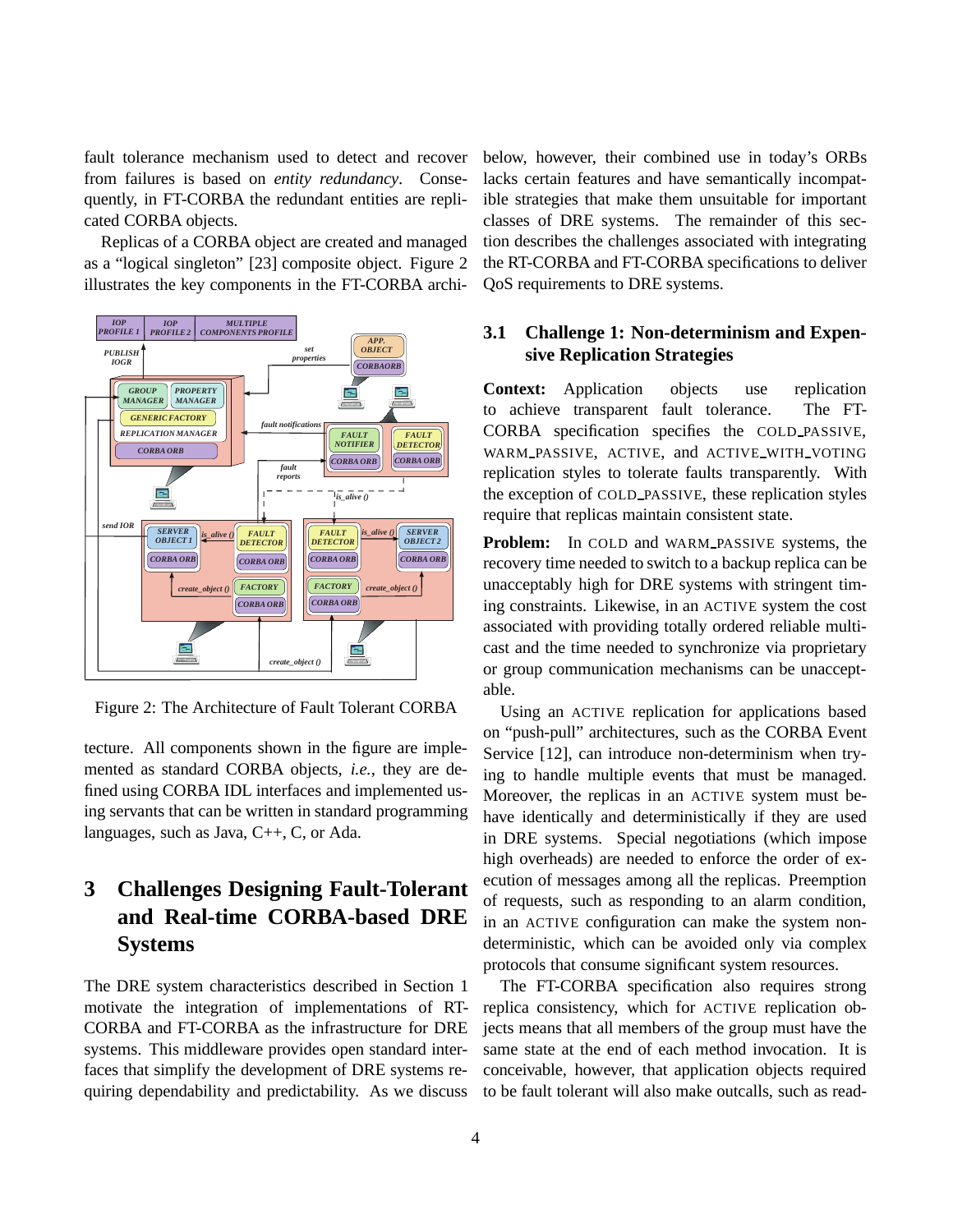ing the real-time clock or responding to arbitrary external events. Under these circumstances, it is unlikely that consistent state can be maintained across the replicated objects, which suggests that a conforming implementation must severely constrain the ways in which objects can interact with their environment.

In Section 4 we propose a new replication strategy that provides the following benefits

- Fast and deterministic failure detection times
- Deterministic state synchronization strategy that eliminates the need for protocols with high overhead and
- No restriction placed on the application on ways that it can interact with the environment.

## **3.2 Challenge 2: Dealing with Semantic Incompatibilities Between RT-CORBA and FT-CORBA Features**

**Context:** Requirements on DRE systems are commonly expressed in terms of external stimuli and responses. For example, consider a tactical display system that uses radars as sensors and that presents an operator with a graphical representation of the geographical area, including the present locations of moving objects such as missiles. In such systems, a common requirement is *radar to glass in one second*. This requirement means that at most one second may elapse between a radar pulse bouncing off the surface of a missile and the corresponding observation being displayed to the operator.<sup>3</sup>

Similarly, dependability requirements are often expressed in terms of the probability that one or few of the many requirements will fail to hold over a specific period of operation. DRE systems like the one outlined above require simultaneous stringent QoS properties, including predictability and dependability, for their correct operation.

**Problem:** Although combining the power of RT- and FT-CORBA seems a promising approach, the requirements on DRE systems illustrate a significant semantic gap between end-to-end predictability and dependability

requirements and capabilities, such as propagating priorities and replicating server objects. The ability to engineer a good fault tolerant solution requires tradeoffs that may compromise a DRE system's ability to support realtime behavior, and vice versa. For example, a non-trivial amount of communication and processing costs are incurred to accomplish failover from one replica to another, and this presents a hard choice between accounting for failover in every message transmission versus preparing for time budgets to be violated during failover.

Fundamentally, the variation in performance and latency inherent in an elaborate FT solution is antithetical to the predictable behavior required in a DRE system. The effect of choices made to support a requirement in one area can have complex and unforeseen consequences in the other. For DRE systems to leverage the advantages of open, standard interfaces, therefore, a solution that can mask the semantic incompatibility between FT-CORBA and RT-CORBA solutions is needed.

Schemes like [24, 25, 26] have been developed and deployed that resolve the conflict between realtime and fault-tolerance capabilities of the system. We propose and evaluate a strategy in Section 4 that provides bounded fault-tolerance capabilities while trying to maintain the real-time properties, which is an essential condition for the development for dependable DRE systems.

### **3.3 Challenge 3: Lack of Standards to Handle Byzantine and Partial Failures**

**Context:** A system is considered reliable if it does not fail to perform its designated function. However, failure is often measured in ways that generally allow for a non-zero probability that the system will in fact fail over some long enough period of time. Moreover, partial failures are also a common occurrence in distributed systems. For example, a component interacting with another component cannot distinguish whether a delay in response is due to failure of the remote component or due to a slow or partitioned network.

**Problem:** The FT-CORBA model for failure detection and recovery emphasizes a certain type of failure, namely component failure, which is also called a "crash failure." In this type of failure the individual component ceases

<sup>&</sup>lt;sup>3</sup>The above requirement is still a real-time requirement, even though the timeliness requirements are expressed in seconds.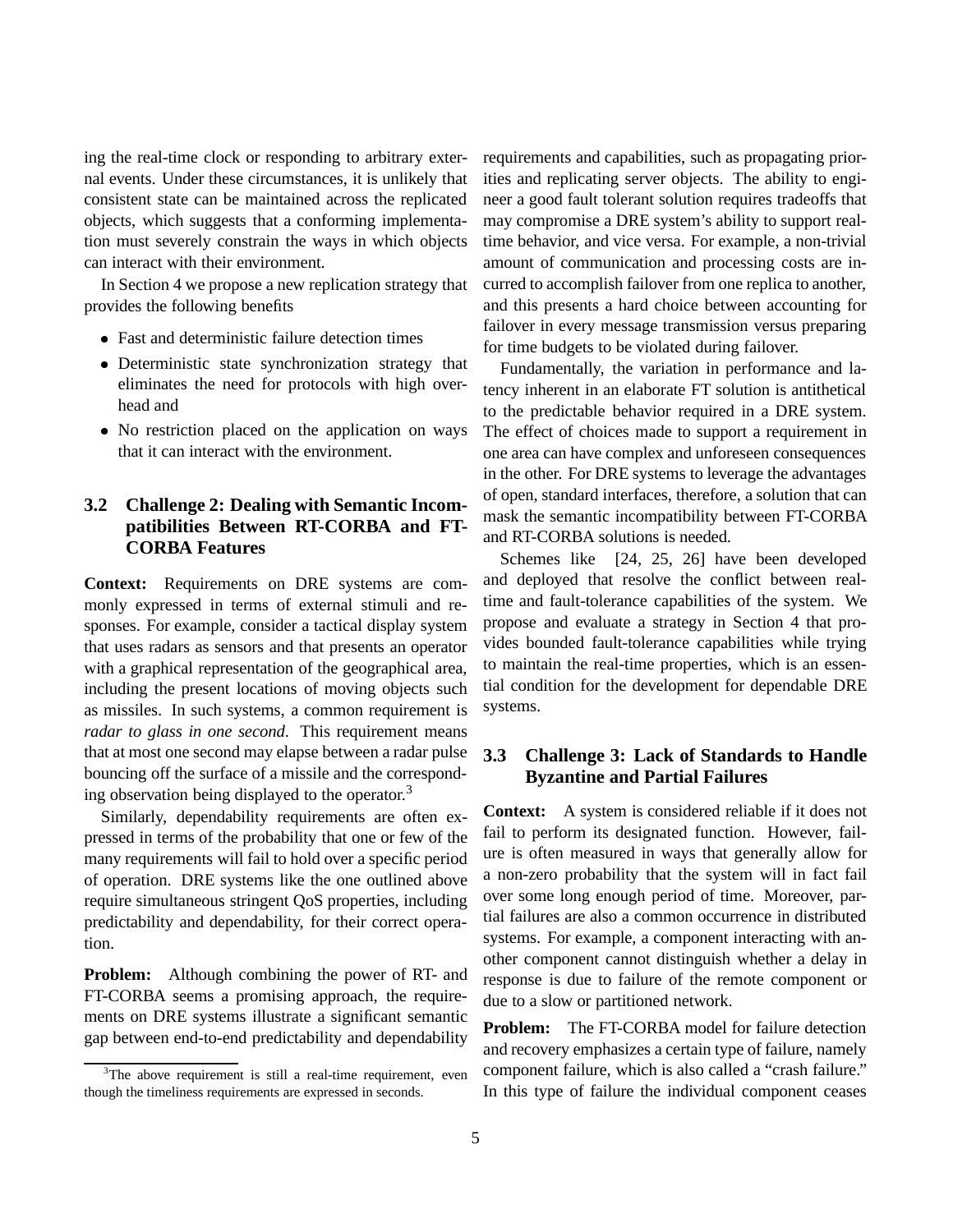all interactions with its environment. The policies and detection mechanisms in FT-CORBA, such as the use of heartbeats and timeouts, implicitly acknowledge only this limited view.

A more subtle form of failure is one where interactions among components cause the system to fail. A case in point is where a corrupted component requests services more frequently than allowed for in the design, denying other components access to critical resources. Heartbeats and time-outs cannot protect against this type of failure. Given the inability to detect this difference, the requirement that objects using ACTIVE replication maintain consistent state in a bounded time between method invocations may, in the general case, be infeasible to achieve.

We discuss the future work that is needed to resolve this challenge in Section 5.

#### **3.4 Challenge 4: Lack of QoS Semantics**

**Context:** For designers of DRE systems, the primary benefit of an open standard is the promise of a stable interface between the application and the services provided by the middleware since this simplifies porting to a different service implementation. In particular, when the service being provided is part of the infrastructure—and the infrastructure is built with COTS products—system designers are highly motivated to consider both the cost of upgrades and penalties associated with COTS obsolescence [9]. It is therefore important that DRE systems interact with the infrastructure through syntactically and semantically stable interfaces, such as those defined in the RT-CORBA and FT-CORBA specifications. CORBA also helps improve the portability and interoperability of applications built using such interfaces.

**Problem:** The RT-CORBA and the FT-CORBA specifications provide the mechanisms by which real-time and fault-tolerant behavior can be achieved for DRE systems. CORBA does not, however, guarantee that two implementations that conform to the RT-CORBA and FT-CORBA specification will provide equivalent semantic behavior.

For example, assume that a system implemented on  $ORB<sub>A</sub>$  compliant with the RT-CORBA and FT-CORBA specifications successfully meets the requirement that sensor data from the navigation subsystem be propagated to all interested recipients at 35ms intervals, even when certain faults occur in the system. It is highly unlikely, however, that if  $ORB<sub>A</sub>$  were replaced by  $ORB<sub>B</sub>$ , the 35 ms propagation interval will be maintained, even if  $ORB<sub>B</sub>$  implements the RT-CORBA and FT-CORBA specifications. To establish that the modified system continues to meet its requirement would require thorough testing, possible reengineering, and expensive recertification. It is this absence of a QoS standard that makes the existing RT-CORBA and FT-CORBA specifications inadequate for certain types of DRE systems.

Moreover, the implementation freedom that arises from an interface specification means that performance characteristics of various compliant products may vary greatly. Such performance variations can spell disaster when  $ORB<sub>A</sub>$  is replaced by a different, yet compliant,  $ORB<sub>B</sub>$ . For instance, one product may choose to use an IPC mechanism, such as shared memory, to communicate between objects collocated on the same computer, whereas another may pass the message through a TCP loopback pipe. These two mechanisms can produce radically different levels of performance. Replacing or updating an ORB may therefore require costly redesign, reimplementation, and revalidation of DRE systems.

We discuss the future work that is needed to resolve this challenge in Section 5.

### **3.5 Challenge 5: Lack of Standard End-to-end QoS Configurability**

**Context:** DRE Systems are frequently distributed and heterogeneous. The heterogeneity spans different types of computers used in the system and different interconnection technologies used to connect these computers. Some computers may be fast and/or provide good QoS guarantees, whereas others may be slow and/or provide poor QoS guarantees. The difficulties associated with location transparency, distribution, providing backups to tolerate faults and controlling QoS calls for a standard infrastructure, such as CORBA, that can hide many of the heterogeneity from the DRE systems developer.

**Problem:** Though the RT-CORBA and the FT-CORBA specifications define some standard QoS specification mechanisms, they do not allow application developers to express certain requirements, such as the one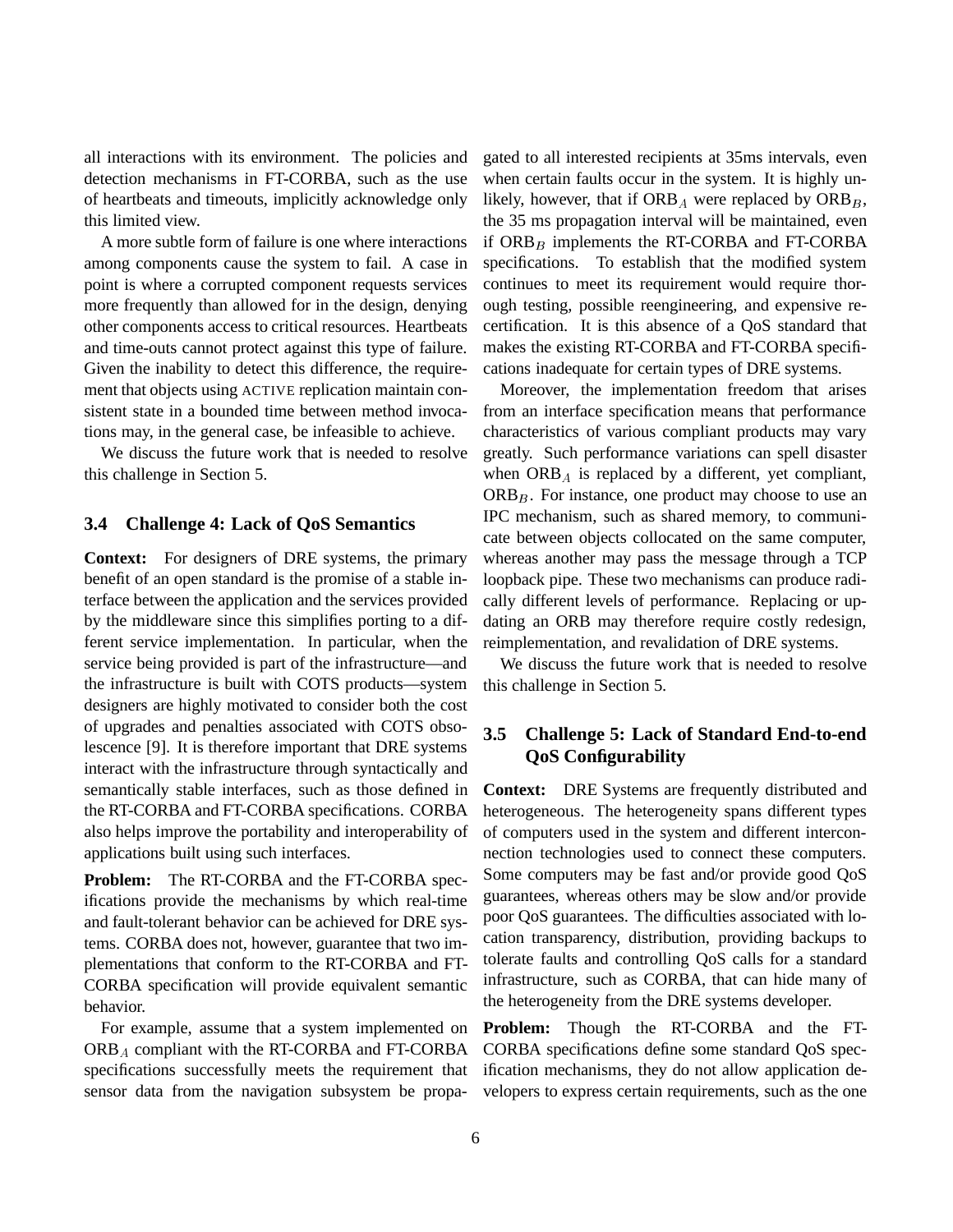outlined in Section 3.2, directly. The RT-CORBA 1.0 specification, for example, provides no standard control over end-to-end latency, focusing primarily on processing priorities. Priorities are useful for DRE systems since they provide the proper processing order of method calls within the distributed application. Priorities alone, however, do not address en-route message passing latency issues. To affect network latencies, more control is needed at the transport and lower layers. The RT-CORBA specification, in keeping with the OMG's implementationindependent philosophy, leaves the lower level control issues to ORB providers.

For a variety of reasons, an RT-CORBA provider might choose a transport mechanism (*e.g.*, UDP, TCP, or multicast), with a "best effort" level of message transport priority for all messages, despite their processing priorities. This is an area for which the DRE system architects need precise control. Unfortunately, mechanisms for exercising such options are proprietary today due to lack of specificity in the CORBA specification. For instance, setting DiffServ Differentiated Services Code Point (DSCP) bits on an IP packet via software may not be possible in a portable manner across CORBA implementations, but may be quite important to the correct functioning of a DRE system.

We discuss the future work that is needed to resolve this challenge in Section 5.

## **4 Empirical Evaluation of New Techniques**

Section 3 outlined the challenges of using FT-CORBA and RT-CORBA together to build DRE systems. Though the challenges outlined in Sections 3.3, 3.4 and 3.5 must be addressed to built robust, reliable and long-running DRE systems, the challenges outlined in Sections 3.1 and 3.2 must be addressed first, since they are more fundamental and form the basis by which the others can be addressed. This section presents a strategy that can potentially address the issues raised in Sections 3.1 and 3.2. This strategy can guarantee real-time and dependability characteristics without having the overhead and nondeterminism associated with the fault tolerance strategies outlined in the FT-CORBA specification.

### **4.1 The Semi-Active Replication Style**

The SEMI-ACTIVE replication style is based on the European Delta-4 (XPA) architecture [24] (where this term was coined), which we have adapted and applied to CORBA-based DRE systems. This replication style is designed to have some of the benefits of both the active replication and passive replication styles, including predictable fail over times and deterministic behavior during program execution. Figure 3 illustrates how the replicas are arranged to tolerate faults in the systems. The key

![](_page_6_Figure_7.jpeg)

Figure 3: The Architecture of the SEMI-ACTIVE Replication Style

features of this architecture are outlined below:

- The replicas are arranged as a linked list of nodes with each replica connected through a transportlevel connection to the one ahead in the queue.
- The linked list of replicas is created at startup time.
- The replica at the head of the list is designated the primary.
- When the primary fails, the next secondary replica in the list is promoted to become the primary.
- Failures are detected by the next replica in the list when transport-level connections close.
- The promotion of the secondary to the primary is done by the secondary when it detects a failure.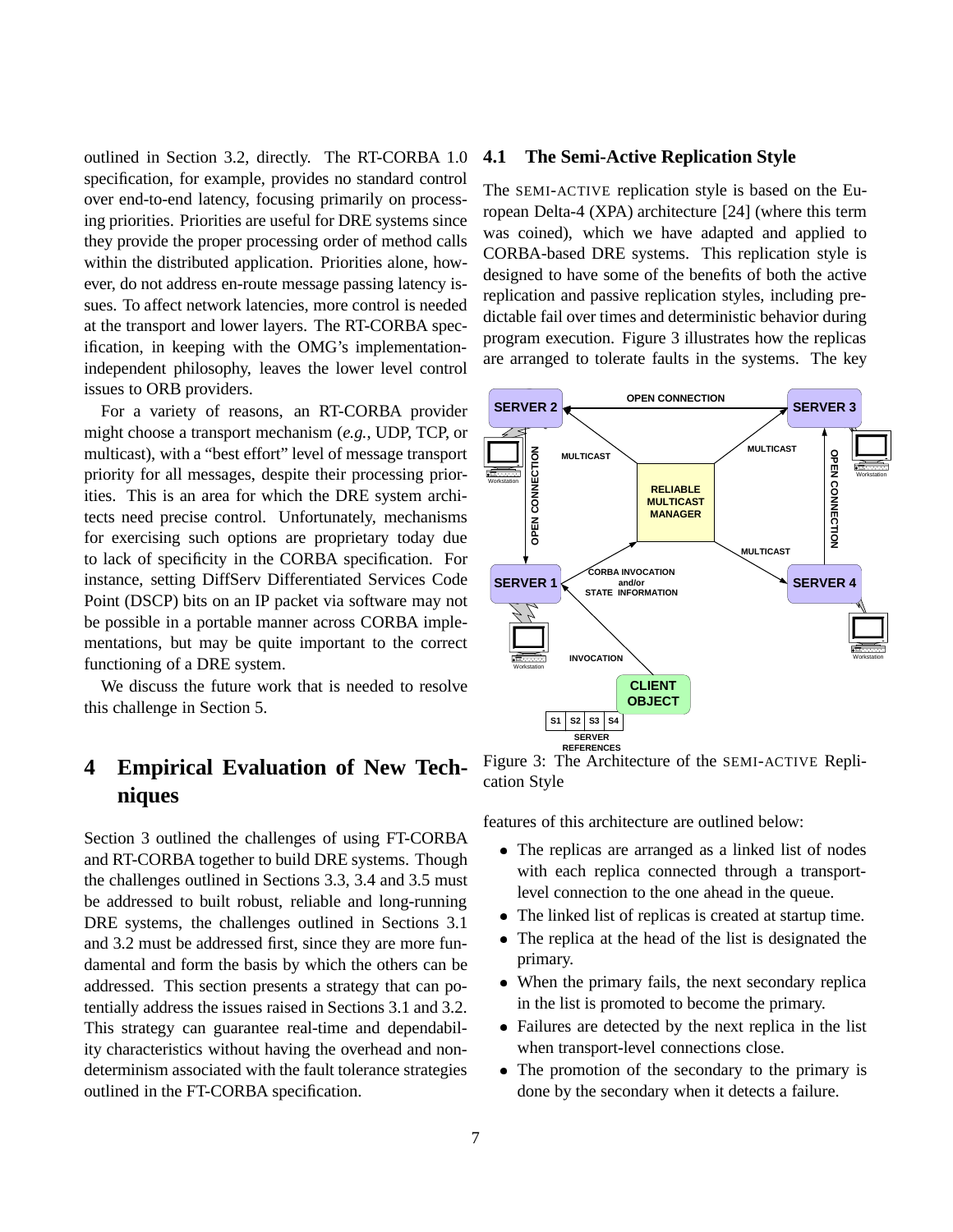- All invocations to the primary are reliably multicast by the primary to the secondaries, such that secondaries consume messages in the same order the primary consumes, maintaining replica consistency.
- Replica consistency can also be maintained by reliably multicasting state synchronization messages to all replicas.
- The multicast protocol that is used for request invocation or state transfer needs to enforce message ordering. A simple reliable model that ensures data delivery alone is not sufficient.
- Applications can choose to use either one or both the synchronization strategies outlined above to maintain replica consistency.
- An ordered list of references is passed to the client, which must honor the order of the list.

The SEMI-ACTIVE replication style resolves the following challenges with the existing mechanisms described in Section 3.1 and 3.2:

- Faster and predictable failure detections ensures deterministic recovery times when compared to COLD PASSIVE and WARM PASSIVE replication.
- No need for a totally ordered reliable multicasting for ACTIVE replication style and other protocols having heavy overhead to enforce identical behavior or message processing order across replicas.
- Reduced heartbeat and poll messages on the network since they are not used for detecting failures.
- No restrictions imposed on the applications for using the underlying middleware infrastructure.

Despite the advantages mentioned above that make the SEMI-ACTIVE replication style a potential candidate for use in DRE systems, it does have the following disadvantages:

- If a non-primary replica in the list fails, the replica just following the failed replica could declare itself as a primary and wait for messages to be processed, which can potentially partition the list. To prevent partitioning requires a remote token manager to disseminate tokens to replicas and promote them as primaries in a deterministic manner.
- When a primary fails, the FT-CORBA model does not place any restriction on the client's choice of a

backup from the list of replica references to make the invocation. The SEMI-ACTIVE replication style could restrict the client to use the list of references as an ordered list, which is not compliant with the FT-CORBA spec.

 Applications choosing to multicast state information instead of multicasting the requests must use interceptor mechanisms to handover the state information to the subsystem doing the multicasts. Installing the interceptor is an additional responsibility for developers.4

Fortunately, the disadvantages outlined above do not affect the SEMI-ACTIVE replication style's determinism, which makes it a good candidate for use in DRE systems. The remainder of this section empirically evaluates some of the properties of this replication style in the context of a client making continuous invocations to a server. Our experiments assumed a single-failure model with no nested failures. The faults occuring in our experiments are assumed to be fail-silent, *i.e*, after failure they have no interaction with the environment.

## **4.2 Empirical Evaluation of the Semi-Active Replication Style**

This section describes the results of empirical benchmarking studies we conducted to measure how well the SEMI-ACTIVE replication style can provide real-time and fault-tolerance support to DRE systems. A key goal in conducting these benchmarks is to show the determinism in

- 1. The *detection time* to detect failures
- 2. The *response time* required for clients to connect to a new primary if an existing primary fails and
- 3. The *synchronization time* required to synchronize the state during every invocation.

To evaluate, we built several tests that demonstrate specific use cases for these benchmarks. The tests were based on ACE [27] and TAO [10], versions 5.2.2 and 1.2.2, respectively. The tests were run on a single endsystem – a 930 MHz Pentium III processor with 512 MB

<sup>&</sup>lt;sup>4</sup>There is a class of DRE applications whose object state changes are triggered by occurrence of events, such as time triggers or alarm conditions, rather than from CORBA requests.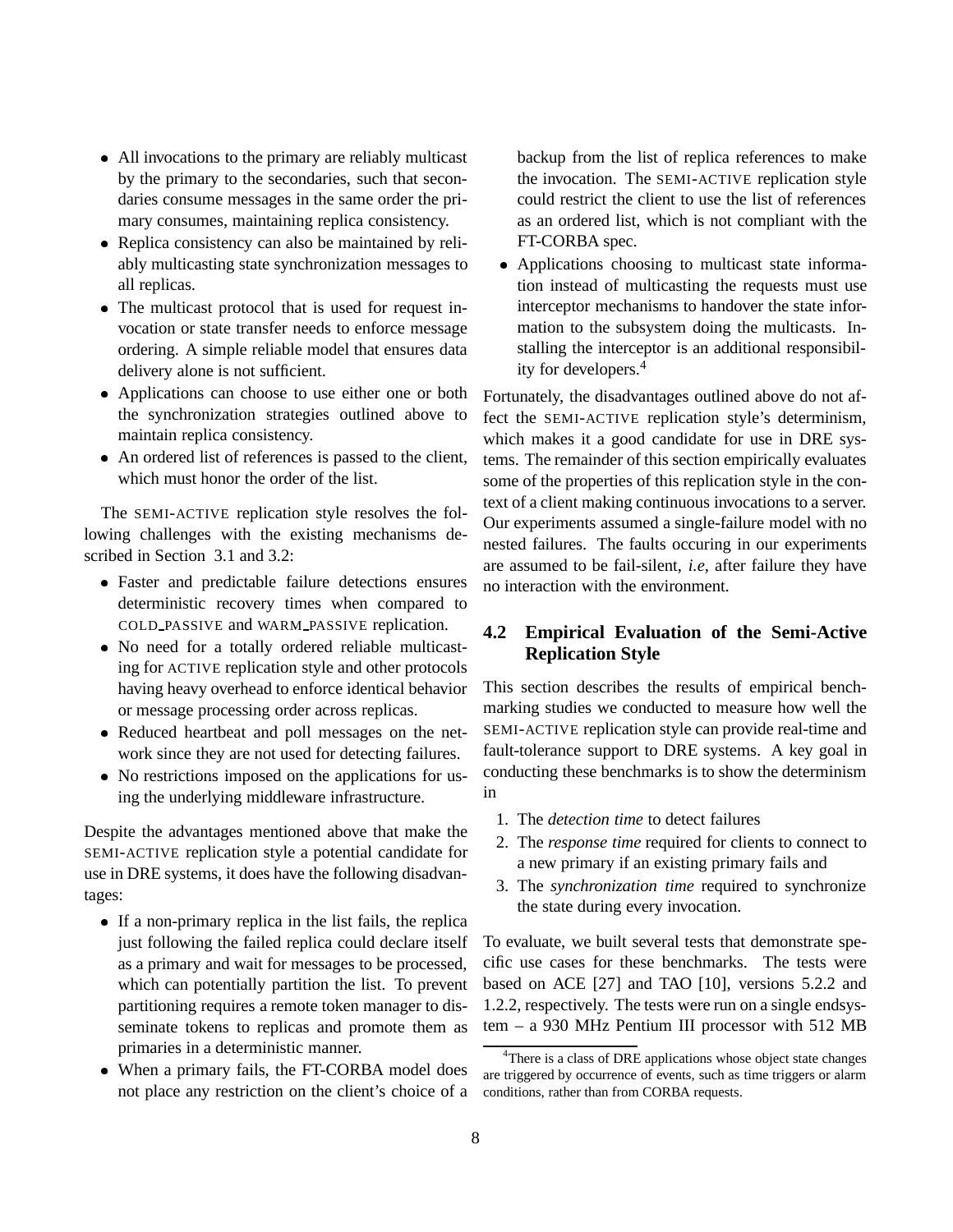RAM running 2.4.9 of the Linux kernel in the FIFO realtime scheduling class.

### **4.2.1 Measuring Failure Detection Time on the Server-side**

**Rationale.** We define the *failure detection time* on the server as the time taken to detect a failure. For the SEMI-ACTIVE replication style, this includes the time taken by the secondary to detect its connection to the primary is closed after the failure of the primary. This value is important since it represents the time taken by the middleware infrastructure to detect and react to faults.

**Methodology.** A server that uses Acceptor and Connector [28] framework components in ACE was used to model the replicas. The primary waits for input requests from the client on a specified port and sends a response to the client to mark the end of an invocation. In addition to waiting for connections from the client, the secondary also connects to the primary, as shown in Figure 3. The client establishes connections to all the replicas since this reduces the jitter due to connection establishment during failover.

A script invokes the primary and all the replicas. We then allow a client to connect to the primary replica and invoke remote operations. At this point, we invoke the server object's shutdown operation, which crashes the primary. This crash initiates a detection process in the secondary, which promotes itself to the primary and waits to receive invocations.

We measure the failure detection time as the time between the failure of the primary replica and the time when the secondary actually detects a failure. To measure the failure detection time, we recorded two time stamps:

- The first time stamp was recorded when the primary was killed.
- The second timestamp was recorded when the secondary detected its connection to the primary was closed.

We conducted several iterations of this experiment by killing the primary replica at randomly selected times.

**Failure detection time.** Figure 4 shows the variation of detection times over several iterations, the overall av-

![](_page_8_Figure_10.jpeg)

Figure 4: Average and Bounds on Failure Detection Time within the Object Group

erage detection time, and the upper and lower bounds on the detection time.

**Analysis.** Figure 4 indicates the following:

- Failure detection is in the millisecond range
- The bounds are approximately  $\pm$ 4-5% of the average.

The smaller detection times and its boundedness within a 5% range are properties needed for DRE systems, as opposed to  $\pm$  100% with the traditional heartbeat and polling styles described in [20].

### **4.2.2 Measuring Fault Detection and Recovery Times on the Client-side**

**Rationale.** A client invoking a remote operation will experience some delay if its server fails during the operation. This delay has three parts:

- 1. The time taken by the infrastructure to detect the fault
- 2. The time taken by the infrastructure to promote a backup to become the primary and
- 3. The time taken by the client to detect a failed primary and make invocations on the secondary.

Below, we describe the experiment conducted to measure the combination of these times, which is the actual delay experienced by a client. This time actually indicates the bounds of the latency that the client will experience when faults occur.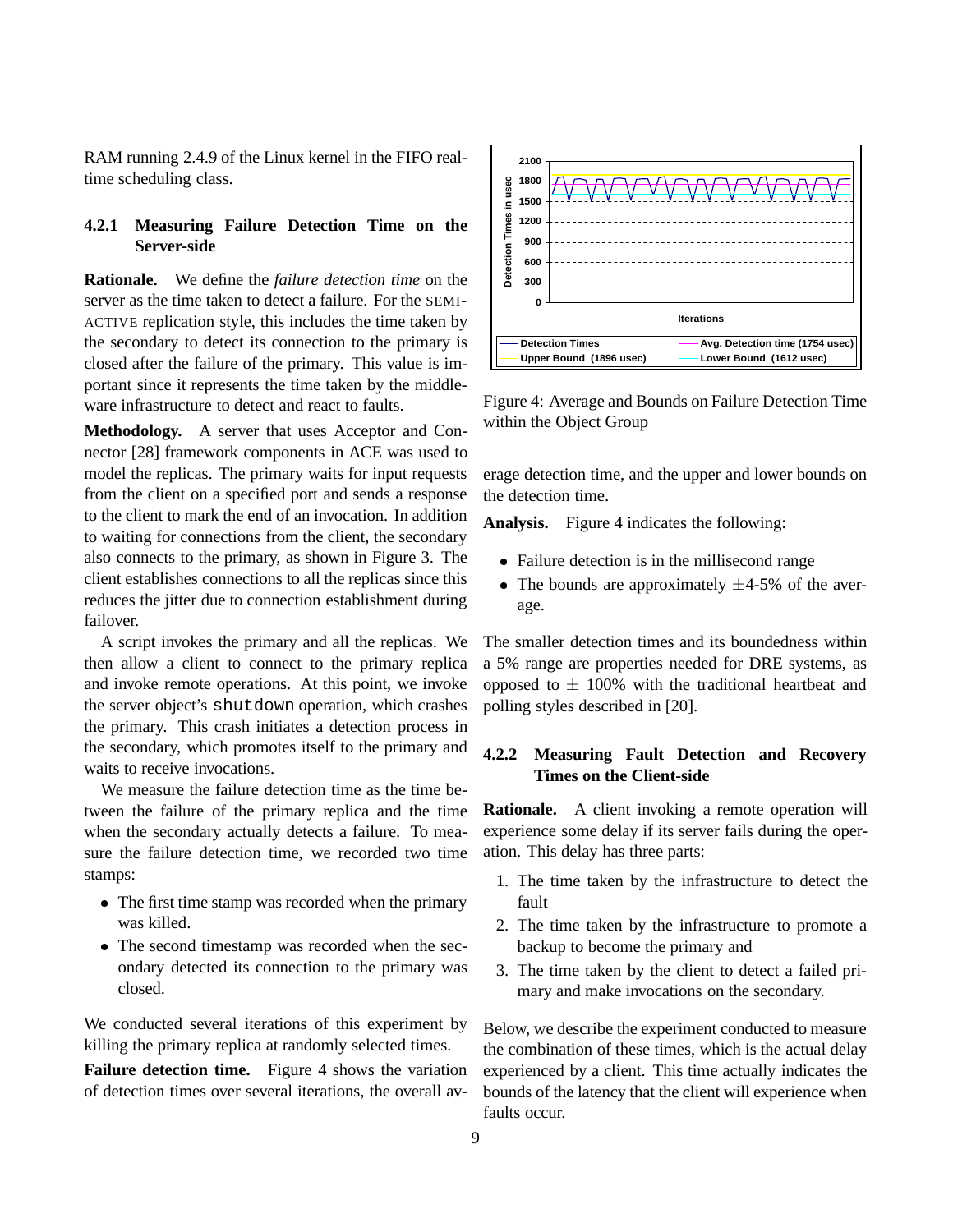**Methodology.** The experimental setup is similar to the one described in Section 4.2.1. To measure the effect of failures—and to compute the total recovery time—we allow the client to shutdown the primary by invoking the server object's shutdown operation.

We measure the failure detection time as the time interval between when the client invoked the shutdown operation to the time when the client can make the next request to the secondary. The time interval includes the error handling and the time needed for the client to retrieve an established connection and make the request to the secondary.

**Failure detection time.** Figure 5 shows the variation of detection times over several iterations, the overall av-

![](_page_9_Figure_3.jpeg)

Figure 5: Average and Bounds on Failure Detection Time by the Client

erage detection time, and the upper and lower bounds on the detection time.

**Analysis.** Figure 5 shows behavior similar to the one described in section 4.2.1. The difference in the average detection times of the server and client indicate the infrastructure costs associated in detecting and recovering from the failure on the client.

A common feature observed between Figures 4 and the 5 is the periodic nature of the detection times. This periodicity stems from the fact that we repeated the same experiment a number of times to collect the data. The graphs are drawn from the ordered data.

#### **4.2.3 Latencies from State Transfer**

**Rationale.** A client invoking a remote operation will experience some delay if the server multicasts the requests or multicasts the state updates reliably to all the replicas, in addition to executing the invocation on the primary. Below, we describe the experiment conducted to measure the combined time, which is the actual delay experienced by a client for every invocation. This experiment measures the latency experienced by the client when making invocations on an object group possessing state synchronization capabilities.

**Methodology.** Rather than modeling a communication subsystem that makes invocations to all the secondaries, we used TAO's Real-time Event Channel [12] to propagate state information to all the replicas with every invocation. We chose TAO's Real-time Event Channel for the following reasons:

- 1. The Event Channel offers a "push-pull" communication model, where all the registered event suppliers can publish events of interest to registered consumers.
- 2. TAO's Event Channel has been used in dozens of production DRE systems.

The primary in the SEMI-ACTIVE replication style acts as a supplier of events to the channel and all the replicas subscribe to the channel as consumers to receive events. To add reliability to the delivery of events to the channel through the push operation, we set the *reliable one-way* policy SYNC WITH SERVER policy at the ORB level. This policy ensures the thread invoking the push operation only returns after it receives a confirmation from the remote ORB as a reply.

We measured the time the client takes to make every invocation on the remote object. We varied the number of replicas receiving state information and captured the minimum, maximum, and average times. We also calculated the upper and lower bounds associated with this.

**Latencies from State Transfer.** Figure 6 shows the variation of minimum, average, and maximum latency associated with communicating with primaries with varying number of replicas in the configuration outlined above. Figure 7 shows the average, upper, and lower bounds on the latency in the same experiments.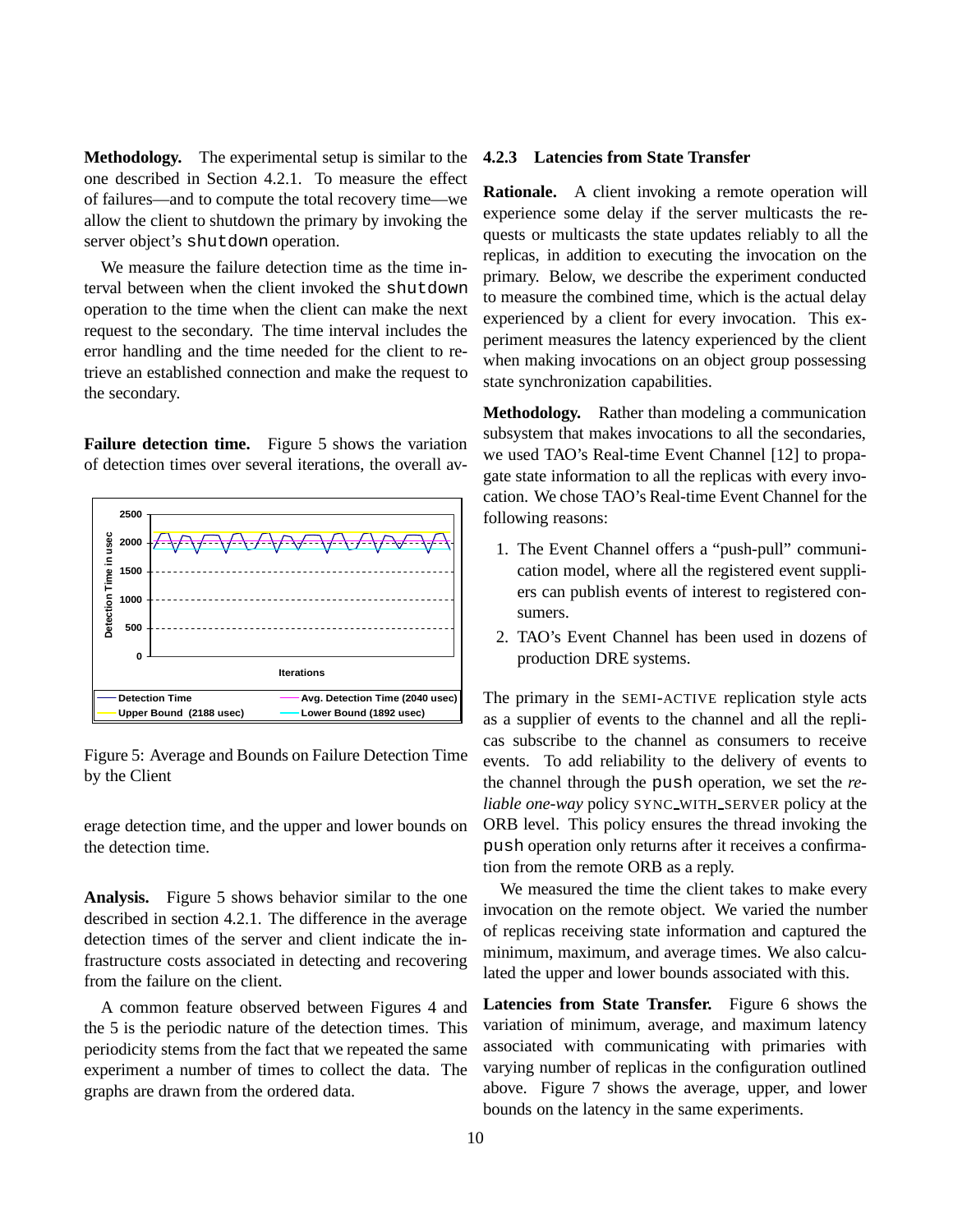![](_page_10_Figure_0.jpeg)

Figure 6: Latency on the Client with Increase in Number of Replicas

![](_page_10_Figure_2.jpeg)

Figure 7: Bounds on Latency with Increase in Number of Replicas

**Analysis.** Figure 6 and 7 indicate the following:

- 1. The latencies increasing with the number of replicas as observed by the client and
- 2. The bounds on latencies being maintained with an increase in the number of replicas.

The increase in latency occurs since we use reliable oneways as opposed to a regular CORBA oneway call. Adding reliability to message transmission to every replica incurs additional overhead, as indicated by the results. A key engineering challenge is therefore striking the right balance between the degree of replication and the affordable latency reduction that DRE application developers can afford.

### **4.3 Summary of Results and Recommendations**

Based on the results presented above, we now describe some of the key challenges that the SEMI-ACTIVE replication strategy resolves when designing dependable DRE systems. Though the empirical evaluation is made in the context of dependable DRE systems, this strategy is applicable to a larger class of distributed applications requiring dependability support from the middleware.

**Challenge 1.** A non-trivial amount of time is spent by the FT middleware to detect and recover from faults, which is antithetical to the latency and performance requirements of DRE systems.

**Resolution.** The SEMI-ACTIVE replication style that we propose places less overhead on the infrastructure to detect and recover from faults. Similar to the distributed computing paradigm which distributes computation between different nodes, the SEMI-ACTIVE replication style distributes the overhead of fault detection and recovery between replicas. The detection and recovery times from the SEMI-ACTIVE replication style are bounded allowing the possibility to accomplish critical real-time tasks even in the presence of faults.

**Challenge 2.** Synchronizing message processing order across all replicas deterministically using the ACTIVE replication style calls for the usage of protocols with high overhead.

**Resolution.** The SEMI-ACTIVE replication imposes the primary's order of message execution to all the replica in the group. The primary decides on the message order based on the local real-time QoS parameters and imposes that on all the replicas. The primary could either choose to multicast the request chosen for processing to all the replicas or choose to multicast the state information at the end of request processing. This flexibility is particularly useful for a class of DRE systems where the state of the system changes with external events in addition to CORBA requests.

**Challenge 3.** The ACTIVE replication style in order to maintain replica consistency could constrain the way in which application objects interacts with their environment, like preventing execution threads from doing tasks that could change object states not associated with CORBA request.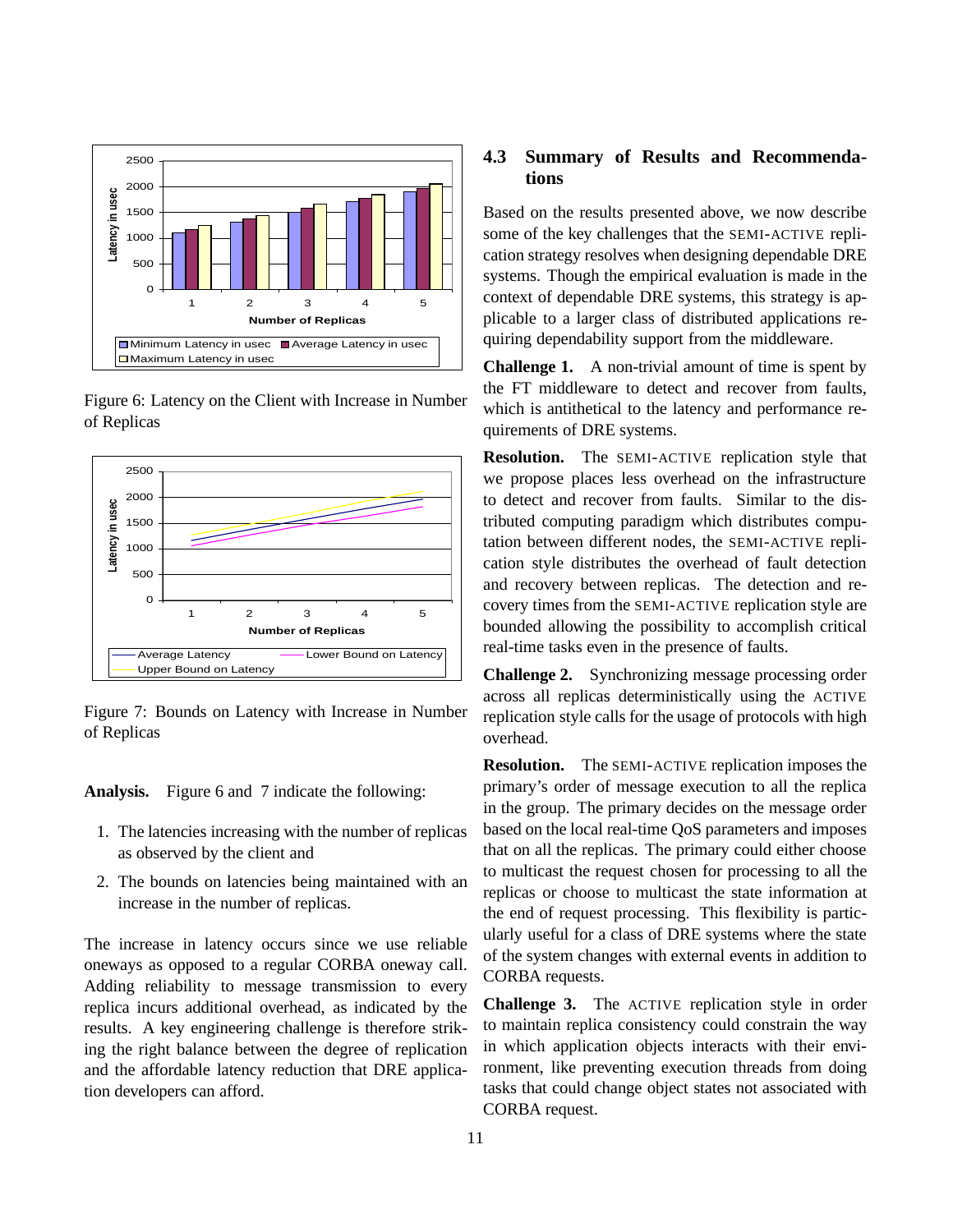**Resolution.** The SEMI-ACTIVE replication resolves this challenge by allowing the primary to send state updates to all its secondaries in addition to CORBA requests from the clients. This gives applications the necessary flexibility to schedule and dispatch tasks that could affect the state of the object.

Finally, we present an observation and a recommendation based on the empirical evaluation of the SEMI-ACTIVE replication style.

**Observation.** Client latencies tend to increase as a function of an increasing degree of replication.

**Recommendation.** Middleware researchers and implementors should carefully study application use cases, failure rates of DRE applications, and expected performance from the system to determine the replication degree automatically. Being able to configure the degree of replication adaptively would help simplify the development and deployment of DRE systems. Likewise, DRE system developers should carefully evaluate the tradeoffs associated with increased replication degrees on the performance of their systems.

## **5 Future Directions**

While the work presented above shows significant progress in solving the problems presented in Sections 3.1 and 3.2 above, the problems of Sections 3.3, 3.4 and 3.5 stand as open challenges to the middleware R&D community.

**Byzantine and partial failures.** The detection, diagnosis, and response to failures other than crash failures is an exceedingly hard problem to address in an application-independent manner. For example, consider an object that is returning correct responses too slowly. The fault may be in the component, in the connection with the component, or in some otherwise unrelated component that is sharing some resource with the slow component. These issues have received intense and protracted study [29]. Perhaps the most promising direction for the middleware fault-tolerant community would be to provide interfaces through which application-specific detection, diagnosis, and response mechanisms can act.

**Comparable QoS benchmarks.** The ability to compare qualities of service across different infrastructure implementations requires an agreement on the set of qualities that apply to each service, and rigorous definitions of those qualities. For example, if "invocation latency" is agreed to be a relevant quality of a clientserver service, then it must be determined exactly how this value will be measured. Since any set of measurements of such qualities will then present a distribution of values, the useful statistics that it must be determined exactly how this value will be measured. Since any set of measurements of such qualities will present a distribution of values, the useful statistics that are to be derived from such a distribution must be agreed on, *e.g.*, worstcase, or average and standard deviation. It would also be helpful to have standard benchmarking suites for these qualities.

**Standard interfaces for QoS control.** It is clearly desirable that DRE applications be able to control the end-to-end qualities of service that it receives by standard, implementation-independent, mechanisms. But as the DSCP example given in Section 3.5 shows, implementation dependence at least in the implementation of QoS control mechanisms is probably inescapable. It may, however, be possible to specify a standard, implementation-independent, interface to such QoS control mechanisms. Such an interface would probably strongly resemble the QoS specifications discussed in the preceding paragraph.

Although solving all the problems presented above is clearly hard, the consequences of solving them would be profound: it would be possible to construct DRE systems that reliably meet their functional and quality requirements, and do so when operating on any sufficiently powerful infrastructure.

## **6 Concluding Remarks**

Distributed real-time and embedded (DRE) systems are playing an increasingly important role in many application domains, including telecommunication networks (*e.g.*, high-speed central office switching), telemedicine (*e.g.*, remote surgery), manufacturing process automation (*e.g.*, hot rolling mills), and aerospace (*e.g.*, avionics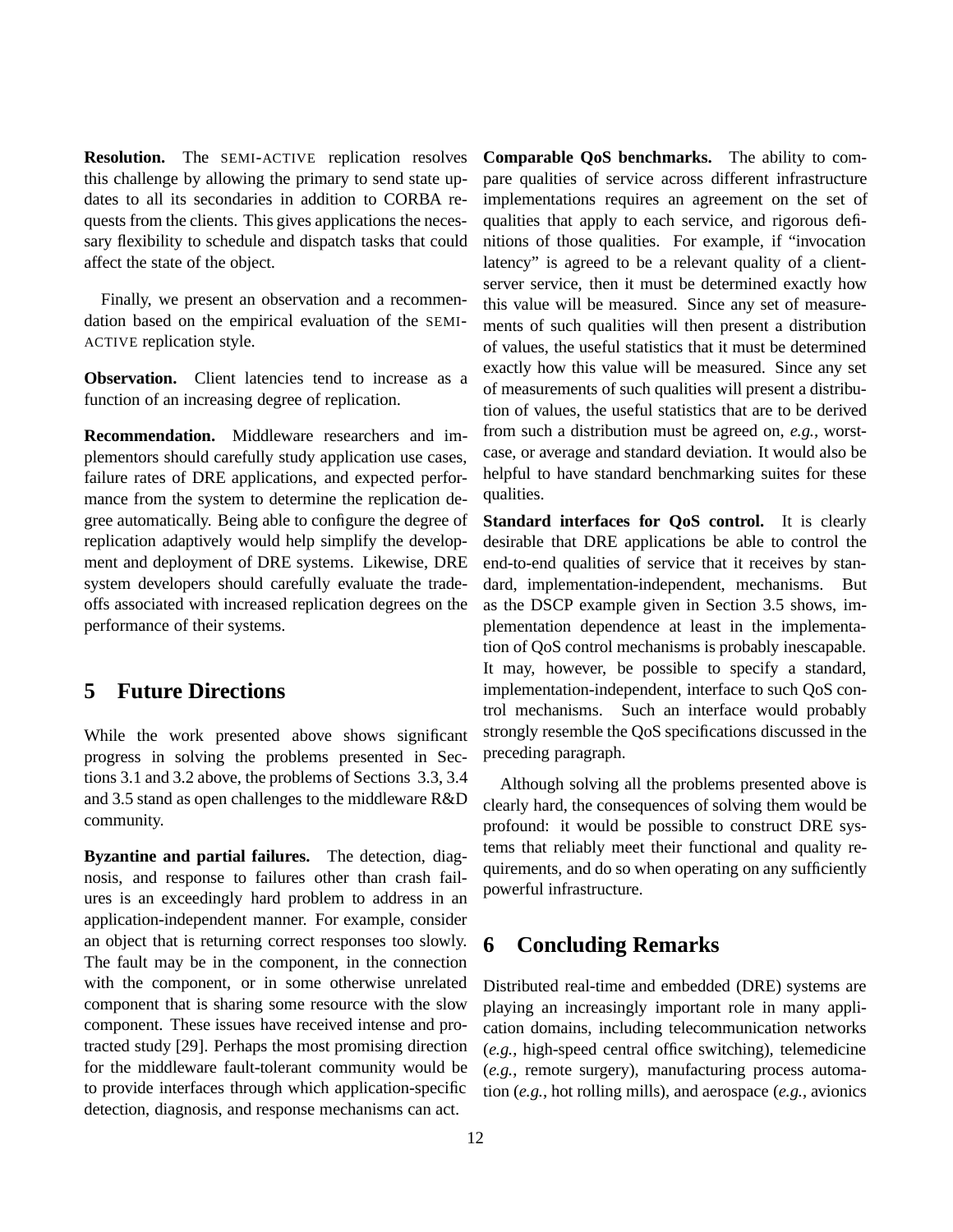mission computing). Although there are many types of DRE systems, they have one thing in common: *the right answer delivered too late becomes the wrong answer*. Providing the right answer at the right time is therefore imperative for mission-critical DRE systems.

Our effort for adding dependability to DRE systems focuses on developing and deploying strategies, such as the one explained in Section 4, that can provide timeliness and performance guarantees to the application even during occurence of crash faults or fail-silent faults. Our goal in this effort is to provide *the right answer at the right time* by lowering the infrastructure overhead needed to detect and recover from faults.

## **References**

- [1] Hermann Kopetz, *Real-Time Systems: Design Principles for Distributed Embedded Applications*, Kluwer Academic Publishers, Norwell, Massachusetts, 1997.
- [2] Richard E. Schantz and Douglas C. Schmidt, "Middleware for Distributed Systems: Evolving the Common Structure for Network-centric Applications," in *Encyclopedia of Software Engineering*, John Marciniak and George Telecki, Eds. Wiley & Sons, New York, 2001.
- [3] Michi Henning and Steve Vinoski, *Advanced CORBA Programming With C++*, Addison-Wesley, Reading, Massachusetts, 1999.
- [4] Ralph Lachenmaier, "Open Systems Architecture Puts Six Bombs on Target," http://www.cs.wustl. edu/˜schmidt/TAO-boeing.html, Dec. 1998.
- [5] Douglas C. Schmidt, "R&D Advances in Middleware for Distributed, Real-time, and Embedded Systems," *Communications of the ACM special issue on Middleware*, vol. 45, no. 6, June 2002.
- [6] Object Management Group, *The Common Object Request Broker: Architecture and Specification*, 2.6 edition, Dec. 2001.
- [7] Object Management Group, *Fault Tolerant CORBA Specification*, OMG Document orbos/99-12-08 edition, December 1999.
- [8] Object Management Group, *Real-time CORBA Joint Revised Submission*, OMG Document orbos/99-02-12 edition, March 1999.
- [9] Joseph K. Cross and Douglas C. Schmidt, "Applying the Quality Connector Pattern to Optimize Distributed Real-time and Embedded Middleware," in *Patterns and Skeletons for Distributed and Parallel Computing*, Fethi Rabhi and Sergei Gorlatch, Eds. Springer Verlag, 2002.
- [10] Douglas C. Schmidt, David L. Levine, and Sumedh Mungee, "The Design and Performance of Real-Time Object Request Brokers," *Computer Communications*, vol. 21, no. 4, pp. 294–324, Apr. 1998.
- [11] Christopher D. Gill, David L. Levine, and Douglas C. Schmidt, "The Design and Performance of a Real-Time CORBA Scheduling Service," *Real-Time Systems, The International Journal of Time-Critical Computing Systems, special issue on Real-Time Middleware*, vol. 20, no. 2, March 2001.
- [12] Timothy H. Harrison, David L. Levine, and Douglas C. Schmidt, "The Design and Performance of a Real-time CORBA Event Service," in *Proceedings of OOPSLA '97*, Atlanta, GA, October 1997, ACM, pp. 184–199.
- [13] Fred Kuhns, Douglas C. Schmidt, and David L. Levine, "The Design and Performance of a Real-time I/O Subsystem," in *Proceedings of the*  $5<sup>th</sup>$  *IEEE Real-Time Technology and Applications Symposium*, Vancouver, British Columbia, Canada, June 1999, IEEE, pp. 154–163.
- [14] Carlos O'Ryan, Fred Kuhns, Douglas C. Schmidt, Ossama Othman, and Jeff Parsons, "The Design and Performance of a Pluggable Protocols Framework for Real-time Distributed Object Computing Middleware," in *Proceedings of the Middleware 2000 Conference*. ACM/IFIP, Apr. 2000.
- [15] Douglas C. Schmidt, Sumedh Mungee, Sergio Flores-Gaitan, and Aniruddha Gokhale, "Software Architectures for Reducing Priority Inversion and Non-determinism in Real-time Object Request Brokers," *Journal of Real-time Systems, special issue on Real-time Computing in the Age of the Web and the Internet*, vol. 21, no. 2, 2001.
- [16] Alexander B. Arulanthu, Carlos O'Ryan, Douglas C. Schmidt, Michael Kircher, and Jeff Parsons, "The Design and Performance of a Scalable ORB Architecture for CORBA Asynchronous Messaging," in *Proceedings of the Middleware 2000 Conference*. ACM/IFIP, Apr. 2000.
- [17] Aniruddha Gokhale and Douglas C. Schmidt, "Measuring the Performance of Communication Middleware on High-Speed Networks," in *Proceedings of SIGCOMM '96*, Stanford, CA, August 1996, ACM, pp. 306–317.